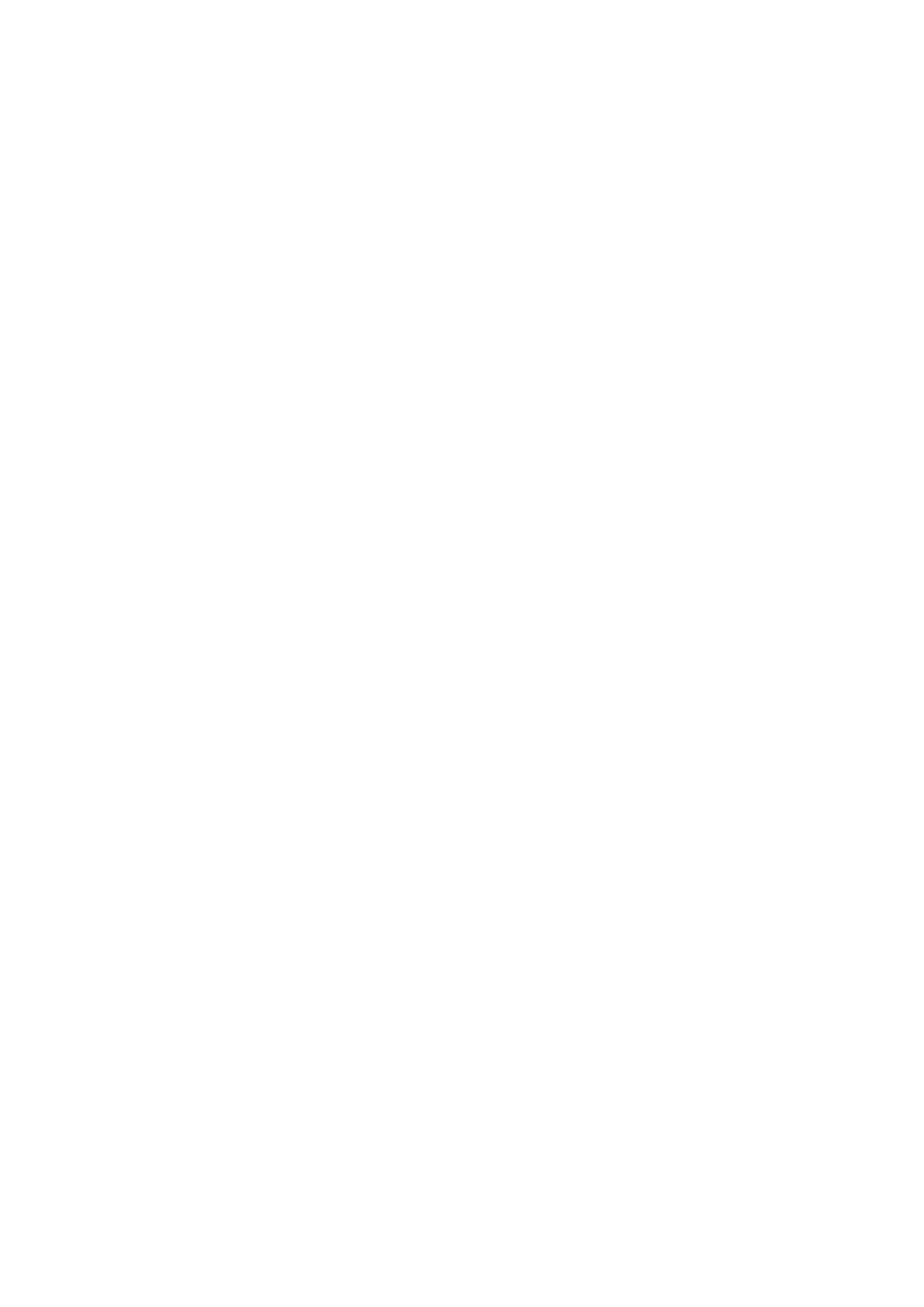## 0.1 Topics

- Exact solutions in General Relativity
- Cosmology and Astrophysics
- Quantum Fields
- Alternative theories

## 0.2 Participants

### 0.2.1 ICRANet participants

- G.A.Alekseev
- V.A.Belinski
- T.Damour
- M.Novello
- H.Quevedo

### 0.2.2 Past collaborators

- G.Bisnovatiy-Kogan (Institute for Cosmic Research, Russia)
- E.Verdaguer (University of Barcelona, Spain)
- A.Fedotov, V.Mur, N.Narozhny (Moscow Physical-Engineering Institute, Russia)

## 0.2.3 PhD Students

- Alessandro Bravetti (Italy)
- Eduardo Bittencourt (Brazil)
- Christine Gruber (Austria)
- Philipp Fleig (Germany)
- David Garcia (Mexico)
- Diego Tapias (Mexico)
- Saken Toktarbay (Kazakhstan)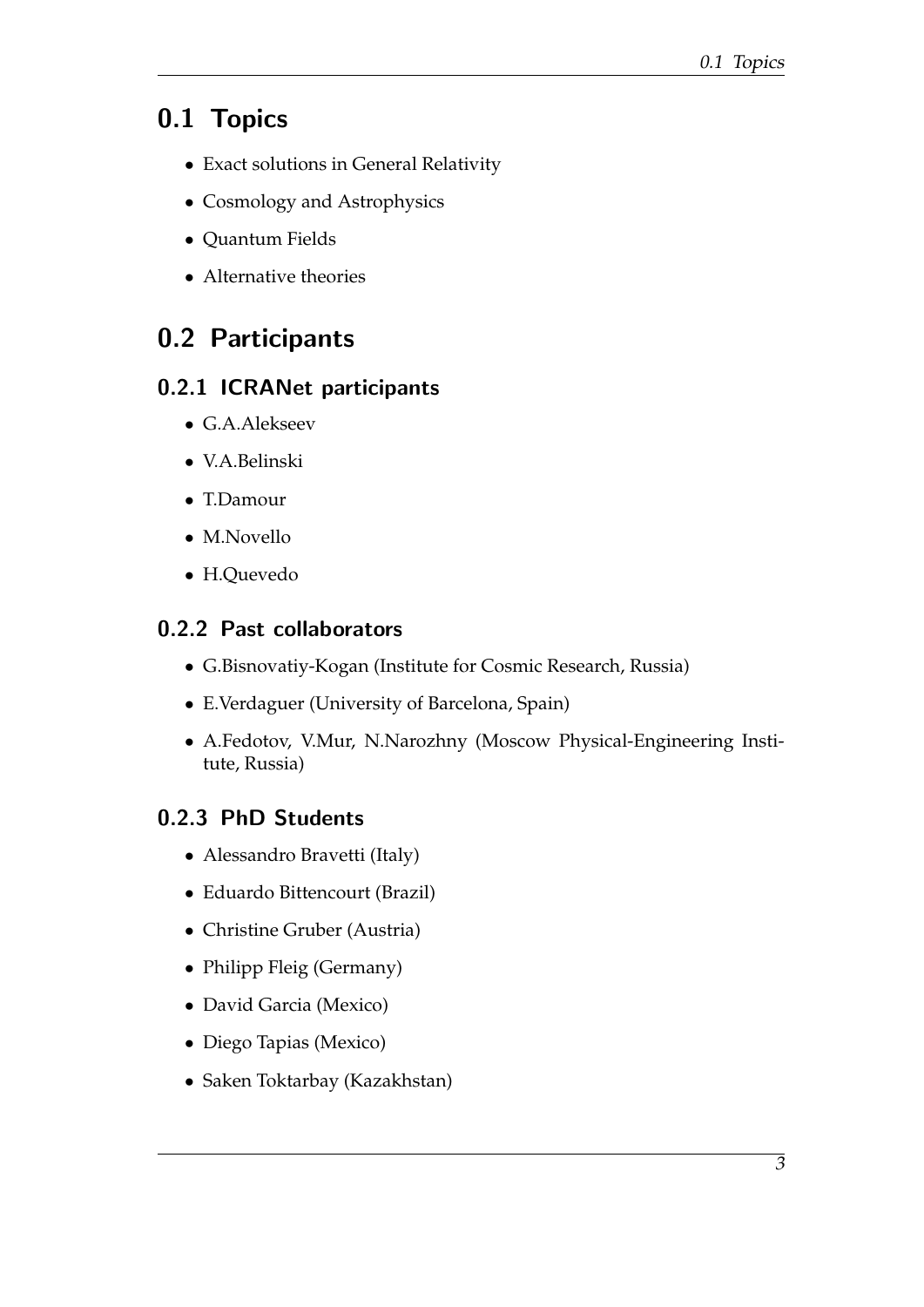## 0.3 Research activity

#### 0.3.1 Exact solutions in General Relativity

• In the non-relativistic physics two particles can be in equilibrium if the product of their masses is equal to the product of their charges. However, the question on the existence of an analogue of such equilibrium state in General Relativity is far to be trivial. Besides the natural mathematical complications, in General Relativity arise two different types of the "point" centers, namely Black Hole (BH) and Naked Singularity (NS) and one need to consider all three configurations BH - BH, NS - NS and BH - NS separately. Yet in each case the notion of a physically sensible distance between these objects should be defined.

When the Inverse Scattering Method (ISM) have been adopted for integration of the Einstein and Einstein-Maxwell equations it was shown on the exact mathematical level that Black Holes and Naked Singularities represent nothing else but stationary axially symmetric solitons. Then by the ISM machinery one can obtain the infinite families of exact stationary axially symmetric solutions of these equations containing such solitons centralized at different points of the symmetry axis. The formal construction of such solutions do not represents any difficulties apart of the routine calculations in the framework of the well developed procedure how to insert a number of solitons into a given background spacetime. However, it is quite intricate task to single out from these families the physically reasonable constructions which correspond to a real equilibrium states of charged Black Holes and Naked Singularities interacting with each other. The point is that in general the stationary axially symmetric solitonic solutions possess some features which are unacceptable from the physical point of view. These unwanted traits are due the presence in the solutions exotic peculiarities of the following four types: (i) NUT parameters, (ii) angle deficit at the points of the symmetry axis, (iii) closed time-like curves around that parts of symmetry axis which are out of the sources and (iv) magnetic charges. The NUT parameters are incompatible with asymptotic flatness of the spacetime at spatial infinity. The angle deficit is the well known conical singularity violating the local Euclidness of space at the points of symmetry axis (it can be treated as some singular external strut or string preventing the sources to fall onto or to run away each other). Keeping in mind the physical applications we also should avoid of any excess of closed timelike curves with respect to those already existing inside the sources as an inseparable part of their inner structure. Also magnetic charges should be excluded since their presence contradicts the Maxwell theory. All four aforementioned phenomena have nothing to do with a real equilibrium of the physical bodies and the corresponding equilibrium solution should be free of such pathologies. To deliberate solution from them one need to place the set of the free parameters of the solution under some additional restric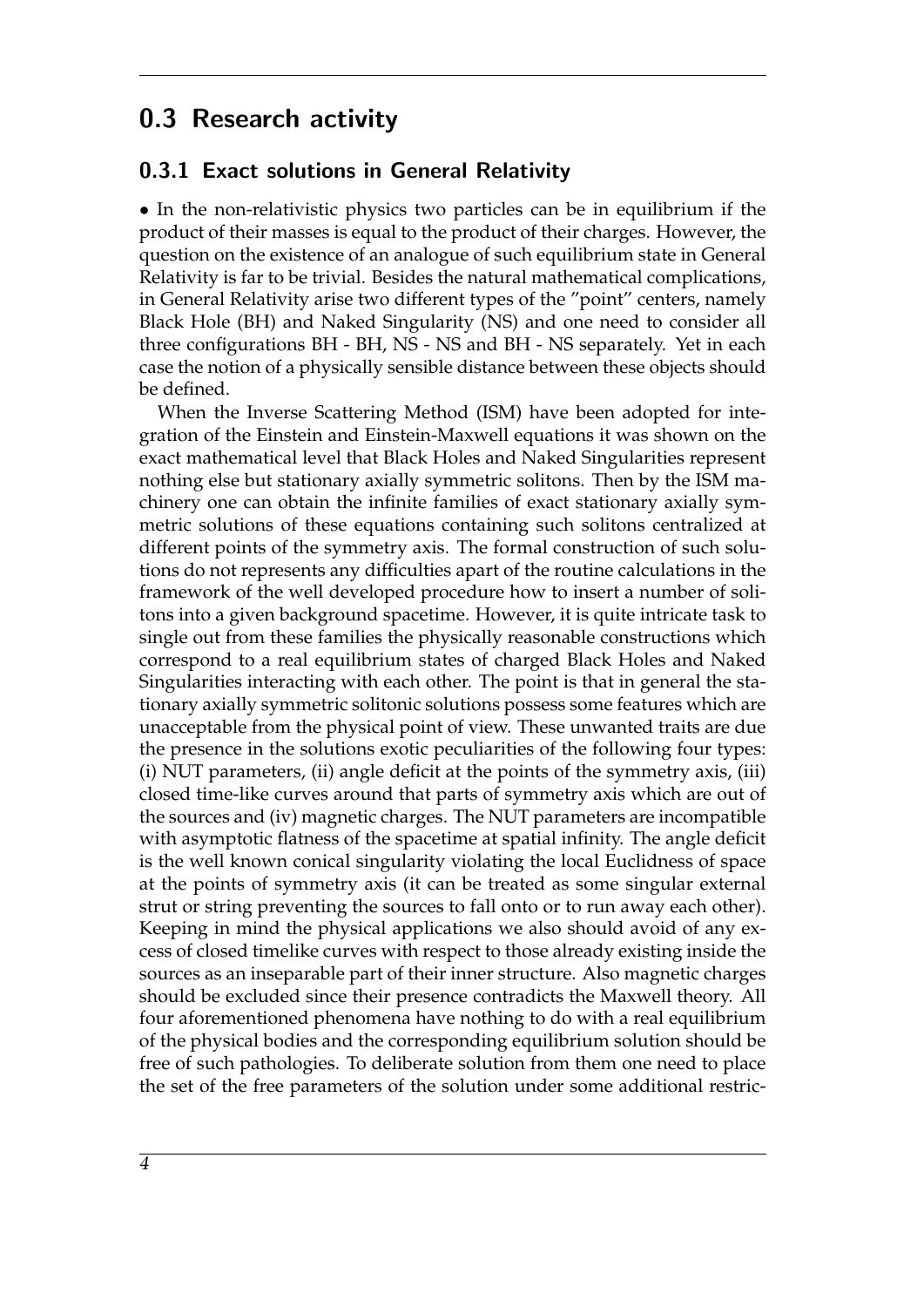tions which can be written in the form of some system of algebraic equations. The problem is that these equations, even for the simplest case of two objects, are extremely complicated and it is difficult to resolve them in an exact analytical form in order to see directly whether they have physically appropriate solutions compatible with the existence of a positive definite distance between the sources.

The explicit analytical resolution of the problem have been achieved in our sector and the final results have been published in two papers (see citation below) where it was constructed the exact analytic solution of the Einstein-Maxwell equations for two charged rotating sources separated by the well defined positive distance and free of struts or of any other unphysical properties. We showed also that such solution exists only for the BH-NS system and it is impossible to have the similar equilibrium state for the pair BH-BH or NS-NS. These results have been published in [\[1,](#page-12-0) [2\]](#page-12-1).

• It was found the new and more solid way (with respect to our past investigations) of derivation of the Kerr solution by adding to the Schwarzchild black hole a solitonic whirl. The main problem here were to integrate the Lax pair equations for the Schwarzchild background in order to find the background spectral matrix. The corresponding calculations were performed successfully (this was the main technical achievement) and with this approach we can have a new interpretation of the distribution of energy of the Kerr black hole between its rotational and rest parts. These results have been published in [\[3\]](#page-12-2).

• The monodromy transform and corresponding integral equation method have been described which give rise to a general systematic approach for solving integrable reductions of field equations for supergravity as well as for pure vacuum gravity in four and higher dimensions. For physically different types of fields in space-times of  $D \geq 4$  dimensions with  $d = D - 2$ commuting isometries (stationary fields with spatial symmetries, interacting waves, evolution of inhomogeneous cosmological models) the string gravity equations govern the dynamics of interacting gravitational, dilaton, antisymmetric tensor and any number of Abelian vector gauge fields (all depending only on two coordinates). The spectral problem, equivalent to one constructed earlier, allows to parameterize the entire infinite-dimensional space of local solutions of these equations by two pairs of coordinate-independent holomorphic matrix functions of a spectral parameter *w* which constitute a complete set of monodromy data for normalized fundamental solution of this spectral problem. The "direct" and "inverse" problems of such monodromy transform always admit the unique solutions. We construct the linear singular integral equations which solve this inverse problem. For any kind of monodromy data the solution of these integral equations and corresponding solution for string gravity equations can be found explicitly. Simple reductions of the space of monodromy data leads to the similar constructions for solving of other integrable symmetry reduced gravity models, e.g. 5*D* mini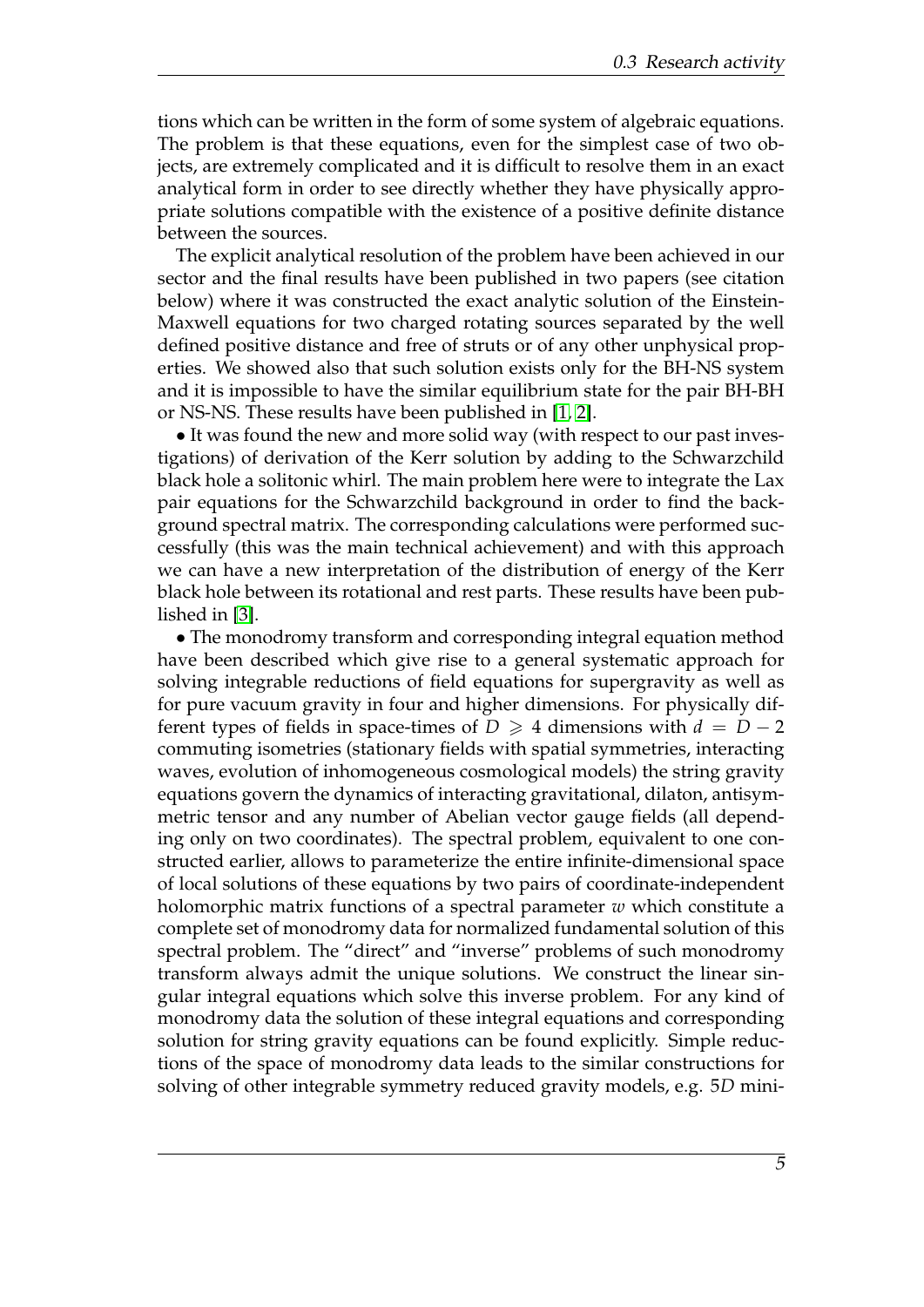mal supergravity or vacuum gravity in  $D \geq 4$  dimensions [\[4\]](#page-12-3).

#### 0.3.2 Cosmology and Astrophysics

#### Cosmology

• The work on the book "Cosmological Singularity" has been continued. The project is in progress and an official agreement with Cambridge University Press will be accomplished soon [\[5\]](#page-12-4).

• The formalism of geometrothermodynamics to derive fundamental thermodynamic equations has been used to construct general relativistic cosmological models. In particular, it were shown that the simplest possible fundamental equation, which corresponds in geometrothermodynamics to a system with no internal thermodynamic interaction, describes the different fluids of the standard model of cosmology. In addition, a particular fundamental equation with internal thermodynamic interaction were shown to generate a new cosmological model that correctly describes the dark sector of the Universe and contains as a special case the generalized Chaplygin gas model [\[7\]](#page-12-5).

• Thanks to its fitting triumph, the Lambda CDM paradigm is assumed to be the most powerful model, for describing the Universe dynamics, over much the myriad of cosmological models. Unfortunately, the quest of a selfconsistent model remains not well explained, because it is not clear how to solve the problems of fine-tuning and coincidence, afflicting the Lambda CDM framework; as a matter of fact, these theoretical drawbacks do not allow to consider the Lambda CDM model, as the final picture of the modern cosmological scenario. It is shown that the simplest model, which provides a constant equation of state for the pressure, leads to a generalization of Lambda CDM, reducing to it in a particular case. Moreover, it were found the physical mechanisms of this model, describing the thermodynamical reasons why a constant pressure should be negative in an expanding Universe [\[8\]](#page-12-6).

• It is possible to use cosmography to present constraints on the kinematics of the Universe, without postulating any underlying theoretical model. To this end, it can be used a Monte Carlo Markov Chain analysis to perform comparisons to the supernova Ia Union 2 compilation, combined with the Hubble Space Telescope measurements of the Hubble constant, and the Hubble parameter datasets. We introduce a sixth order cosmographic parameter and show that it does not enlarge considerably the posterior distribution when comparing to the fifth order results. We also propose a way to construct viable parameter variables to be used as alternatives of the redshift *z*. These can overcome both the problems of divergence and lack of accuracy associated with the use of *z*. Moreover, we show that it is possible to improve the numerical fits by re-parameterizing the cosmological distances. In addi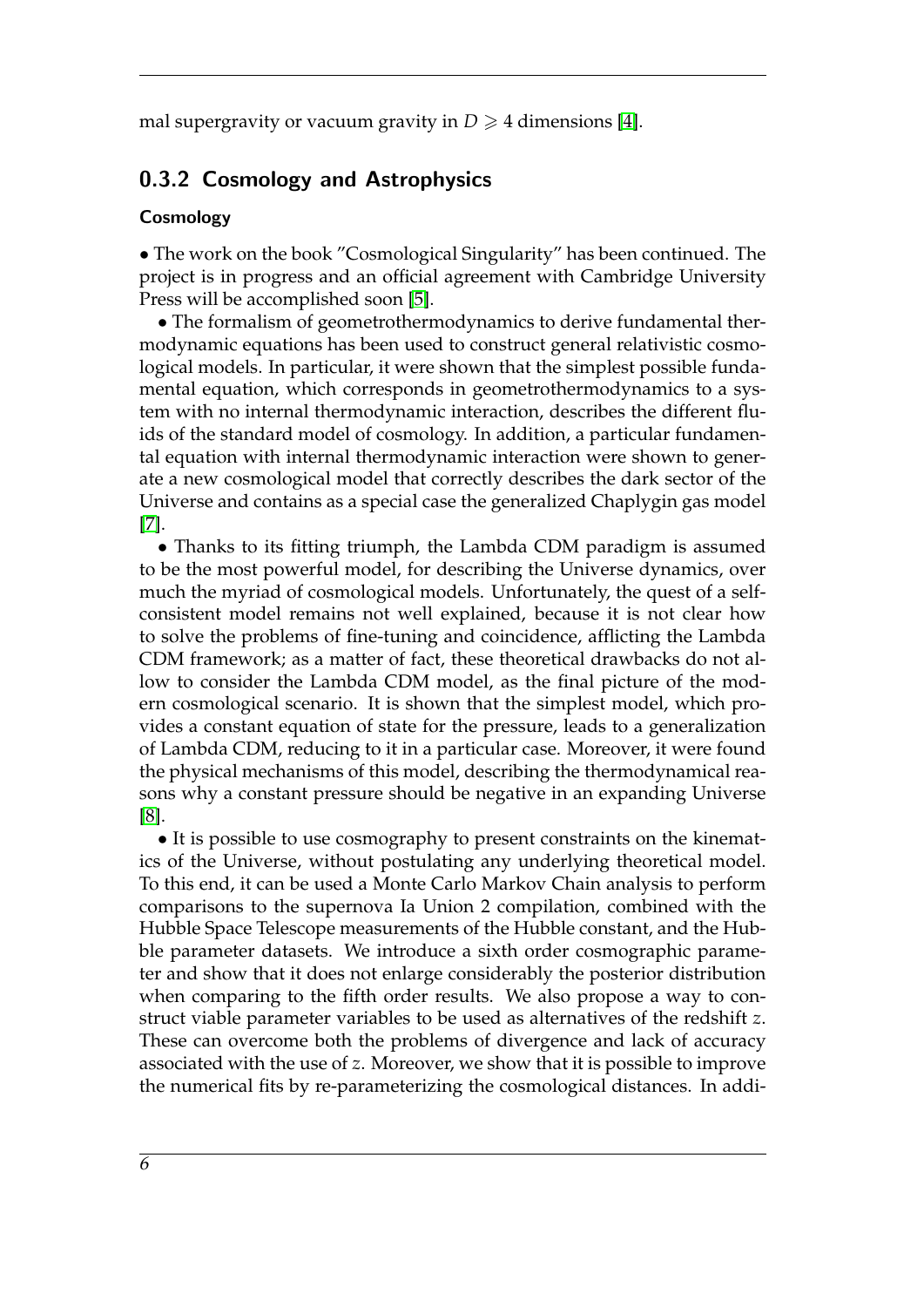tion, we constrain the equation of state of the Universe as a whole by the use of cosmography. To this end, we derive expressions which can be directly used to fit the equation of state and the pressure derivatives up to fourth order. All these results are consistent with the Lambda CDM model, although alternative fluid models, with nearly constant pressure and no cosmological constant, match the results accurately as well [\[9\]](#page-12-7).

#### **Astrophysics**

• One of the main problems of classical general relativity consists in finding an interior solution of Einstein's equations which could be matched with an exterior axisymmetric stationary solution. During the last few years we developed an approach how to use the interior and the exterior multipole moments of the corresponding metrics in order to reach a physical match at the surface of the interior mass distribution. An updated description of such procedure can be find in [\[10\]](#page-12-8).

• Some exact and approximate solutions of Einstein's equations that can be used to describe the gravitational field of astrophysical compact objects in the limiting case of slow rotation and slight deformation have been studied. First, it was shown that none of the standard models obtained by using Fock's method can be used as an interior source for the approximate exterior Kerr solution. We then use Fock's method to derive a generalized interior solution, and also an exterior solution that turns out to be equivalent to the exterior Hartle-Thorne approximate solution that, in turn, is equivalent to an approximate limiting case of the exact Quevedo-Mashhoon solution. As a result we obtain an analytic approximate solution that describes the interior and exterior gravitational field of a slowly rotating and slightly deformed astrophysical object [\[6\]](#page-12-9).

• During the last decade a ground-based network of interferometric gravitational wave (GW) detectors has been developed and is expected, thanks to an improved sensitivity, to detect, within a few years, the GW signals emitted during the inspiral and merger of compact binaries. The realization of this exciting observational prospect depends, however, on our theoretical ability to accurately compute, within Einstein's theory of general relativity, the motion of compact binaries and its associated GW emission. Recent developments have made it clear that the most efficient way to theoretically understand the late stages of the dynamics of compact binaries is to combine the knowledge coming from analytical relativity techniques, such as traditional post-Newtonian expansions, or the newer effective-one-body (EOB) formalism (developed by T.Damour et al. around ten years ago), with the knowledge coming from numerical relativity simulations. In EOB formalism one maps the general relativistic two-body problem onto that of a test particle moving in an effective external metric. This effective-one-body approach defines, in a non-perturbative manner, the late dynamical evolution of a co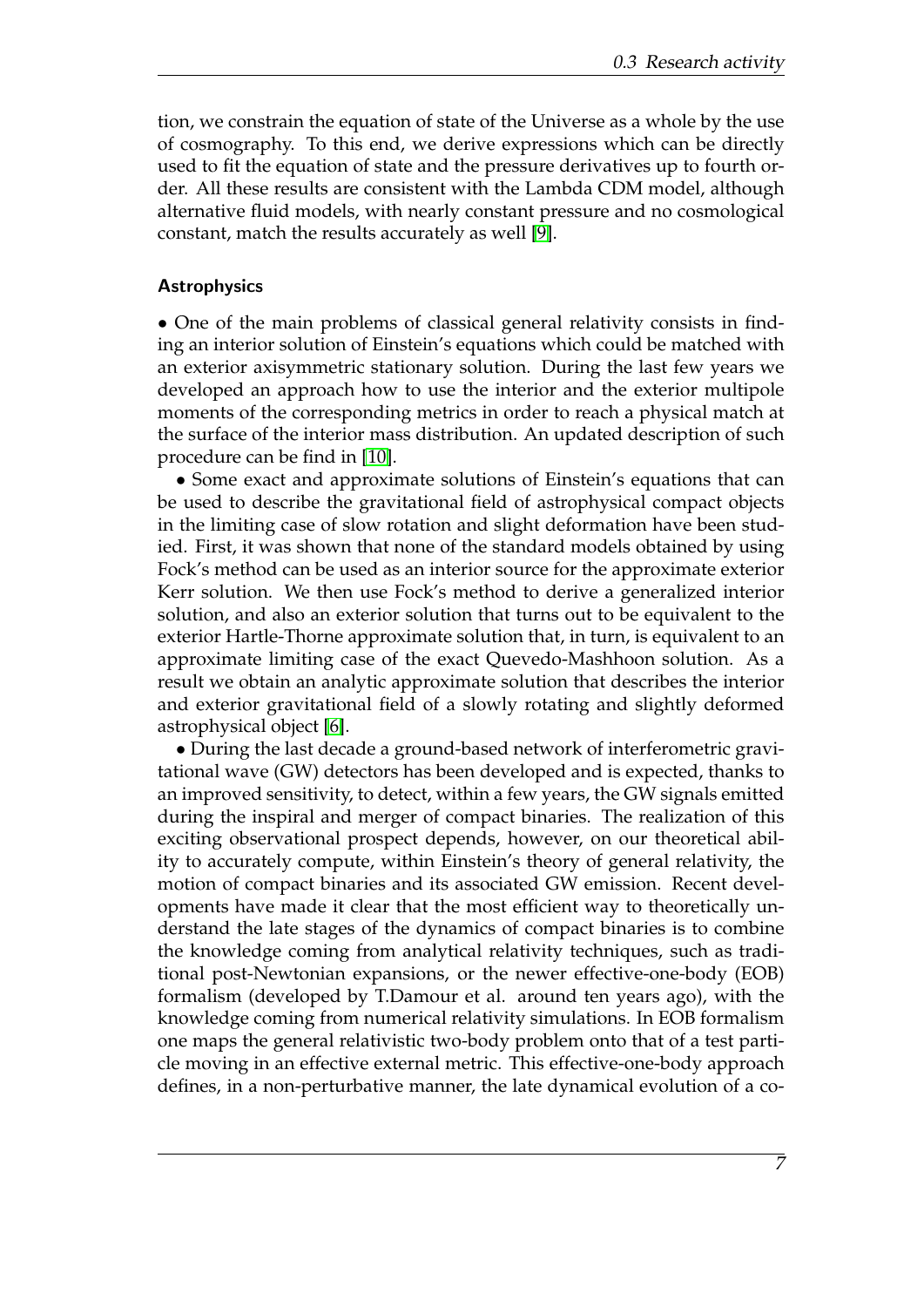alescing binary system of compact objects. During the 2011-2012 analyzing the number of concrete physical models of black hole and neutron star binaries it was managed to show that the prediction of the effective one-body formalism, based purely on known analytical results, agrees strikingly well with the numerical results. Both by numerical calculations and analytical approach the number of relations for the physical parameters was established for the binaries (e.g. the gauge invariant relation between the binding energy and the angular momentum and the expected waveforms essentially up to the merger). All these results show that effective-one-body approach can be safely applied for the calculation of the gravitational radiation from the binary systems. See below the most recent results in this promising direction.

1. The gravitational wave signal from a binary neutron star inspiral contains information on the nuclear equation of state. This information is contained in a combination of the tidal polarizability parameters of the two neutron stars and is clearest in the late inspiral, just before merger. We use the recently defined tidal extension of the effective one-body formalism to construct a controlled analytical description of the frequency-domain phasing of neutron star inspirals up to merger. Exploiting this analytical description we find that the tidal polarizability parameters of neutron stars can be measured by the advanced LIGO-Virgo detector network from gravitational wave signals having a reasonable signal-to-noise ratio of  $\rho = 16$ . This measurability result seems to hold for all the nuclear equations of state leading to a maximum mass larger than 1.97*M*. We also propose a promising new way of extracting information on the nuclear equation of state from a coherent analysis of an ensemble of gravitational wave observations of separate binary merger events [\[11\]](#page-12-10).

2. The gravitational-wave signal from inspiralling neutron-star–neutronstar (or black-hole–neutron-star) binaries will be influenced by tidal coupling in the system. An important science goal in the gravitational-wave detection of these systems is to obtain information about the equation of state of neutron star matter via the measurement of the tidal polarizability parameters of neutron stars. To extract this piece of information will require to have accurate analytical descriptions of both the motion and the radiation of tidally interacting binaries. We improve the analytical description of the late inspiral dynamics by computing the next-to-next-to-leading order relativistic correction to the tidal interaction energy. Our calculation is based on an effective-action approach to tidal interactions, and on its transcription within the effective-one-body formalism. We find that second-order relativistic effects (quadratic in the relativistic gravitational potential significantly increase the effective tidal polarizability of neutron stars by a distance-dependent amplification factor. We argue that higher-order relativistic effects will lead to further amplification, and we suggest a Pad-type way of resumming them. We recommend to test our results by comparing resolution-extrapolated numerical simulations of inspiralling-binary neutron stars to their effective one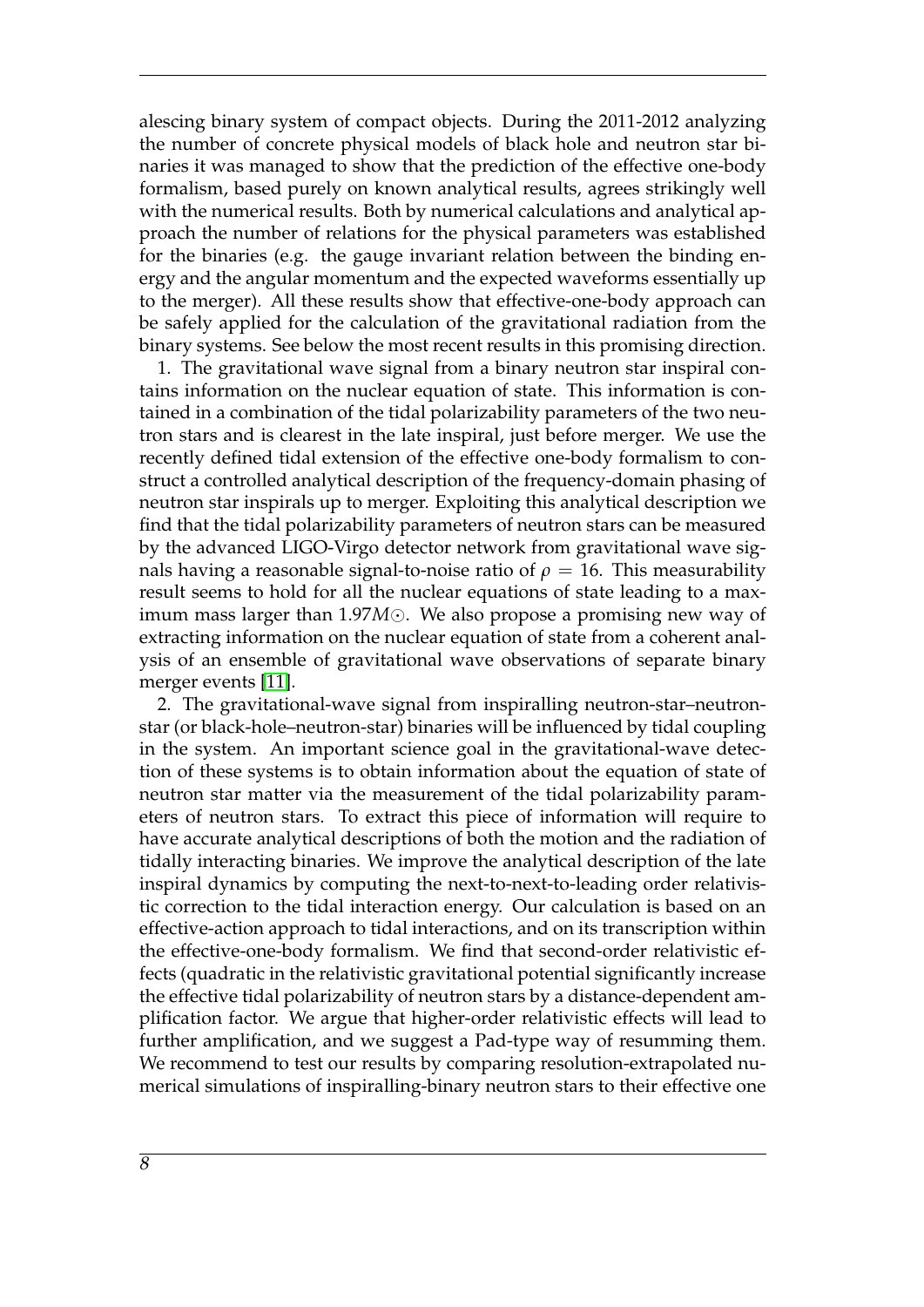body description [\[12\]](#page-13-0).

3. We derive the gravitational radiation-reaction force modifying the Effective One Body (EOB) description of the conservative dynamics of binary systems. Our result is applicable to general orbits (elliptic or hyperbolic) and keeps terms of fractional second post-Newtonian order (but does not include tail effects). Our derivation of radiation-reaction is based on a new way of requiring energy and angular momentum balance. We give several applications of our results, notably the value of the (minimal) 'Schott' contribution to the energy, the radial component of the radiation-reaction force, and the radiative contribution to the angle of scattering during hyperbolic encounters. We present also new results about the conservative relativistic dynamics of hyperbolic motions [\[13\]](#page-13-1).

4. The conservative piece of the gravitational self-force (GSF) acting on a particle of mass  $m_1$  as it moves along an (unstable) circular geodesic orbit between the innermost stable circular orbit (ISCO) and the light ring of a Schwarzschild black hole of mass  $m_2 \gg m_1$  have been computed numerically.[\[14\]](#page-13-2).

#### 0.3.3 Quantum Fields

• The previous work (V.Belinski, 2009) on the problem of particle creation by the physical Schwarzschild black hole created by the collapse have been elaborated and supplemented by the exact analysis of what is going on in case of the eternal black hole. It was shown that also for such case there are no way for appearing of any particle creation phenomenon [\[15\]](#page-13-3).

• It was presented a unified description of mass generation mechanisms that are called the Mach and Higgs proposals. In our mechanism, gravity acts merely as a catalyst and the final expression of the mass depends neither on the intensity nor on the particular properties of the gravitational field. These two strategies provide mass for all bodies that operate independently and competitively can be combined into a single unified theoretical framework. As a consequence of this new formulation we are able to present an answer to the question about the origin of the mass of the Higgs boson [\[16\]](#page-13-4).

#### 0.3.4 Alternative theories

The main research in ICRANet follow the well-established Einstein General Relativity and conventional Quantum Theory, however, the alternative theories also are welcomed. This kind of activity is represented by our brazilian and mexican collaborators under the leadership of the members of ICRANet prof. M.Novello and prof. H.Quevedo. The 2012 activity in this fields can be outlined as follows.

• It was investigated the thermodynamic geometries of the most general static, spherically symmetric, topological black holes of the Horava-Lifshitz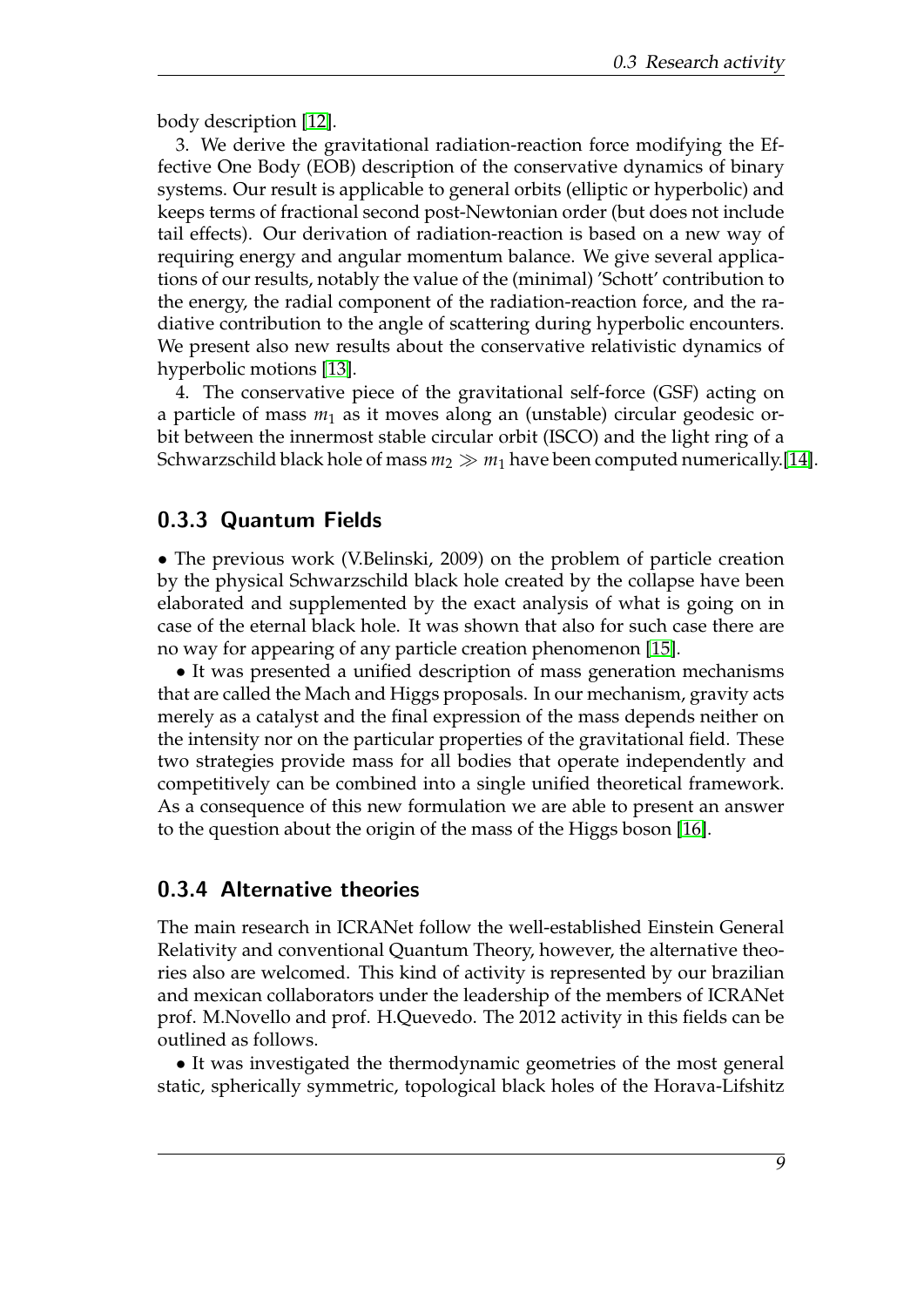gravity. In particular, we show that a Legendre invariant metric derived in the context of geometrothermodynamics for the equilibrium manifold correctly reproduces the phase transition structure of these black holes. Moreover, the limiting cases in which the mass, entropy or Hawking temperature vanish are also accompanied by curvature singularities which indicate the limit of applicability of the thermodynamics and geometrothermodynamics of black holes. The Einstein limit and the case of a black hole with a flat horizon are also investigated[\[17\]](#page-13-5).

• The thermodynamic properties of 5D static and spherically symmetric black holes in (i) Einstein-Maxwell-Gauss-Bonnet theory, (ii) Einstein-Maxwell-Gauss-Bonnet theory with negative cosmological constant, and in (iii) Einstein-Yang-Mills-Gauss-Bonnet theory have been investigated. To formulate the thermodynamics of these black holes we use the Bekenstein-Hawking entropy relation and, alternatively, a modified entropy formula which follows from the first law of thermodynamics of black holes. The results of both approaches are not equivalent. Using the formalism of geometrothermodynamics, we introduce in the manifold of equilibrium states a Legendre invariant metric for each black hole and for each thermodynamic approach, and show that the thermodynamic curvature diverges at those points where the temperature vanishes and the heat capacity diverges[\[18\]](#page-13-6).

• I was shown that a generalized Born-Infeld electrodynamics responsible for regular configurations of the static field of a charged particle produces a nonsingular universe that contains a bouncing. This means that the Universe has a previous collapsing phase, attains a minimum value for its scale factor and then enters into an expanding phase. We exhibit such a scenario in the case of an average pure magnetic universe. At its infinity past as well as at its infinite future the distribution of the energy content of the magnetic fluid displays the form of a cosmological constant. Thus such a configuration is an intermediary between asymptotic vacuum states. Then this magnetic universe evolves from vacuum to vacuum[\[19\]](#page-13-7).

## 0.4 Participation in the conferences

The Thirteenth Marcel Grossmann Meeting (MG13), Stockholm University, Sweden, July 1 - 7, 2012.

## 0.5 Teaching activity

• V.Belinski "Application of the Inverse Scattering Method to the General Relativity", the course of 4 lectures for Erazmus Mundus Joint Doctorate Program, Nice University "Sophia Antipolis", Nice, September 2012.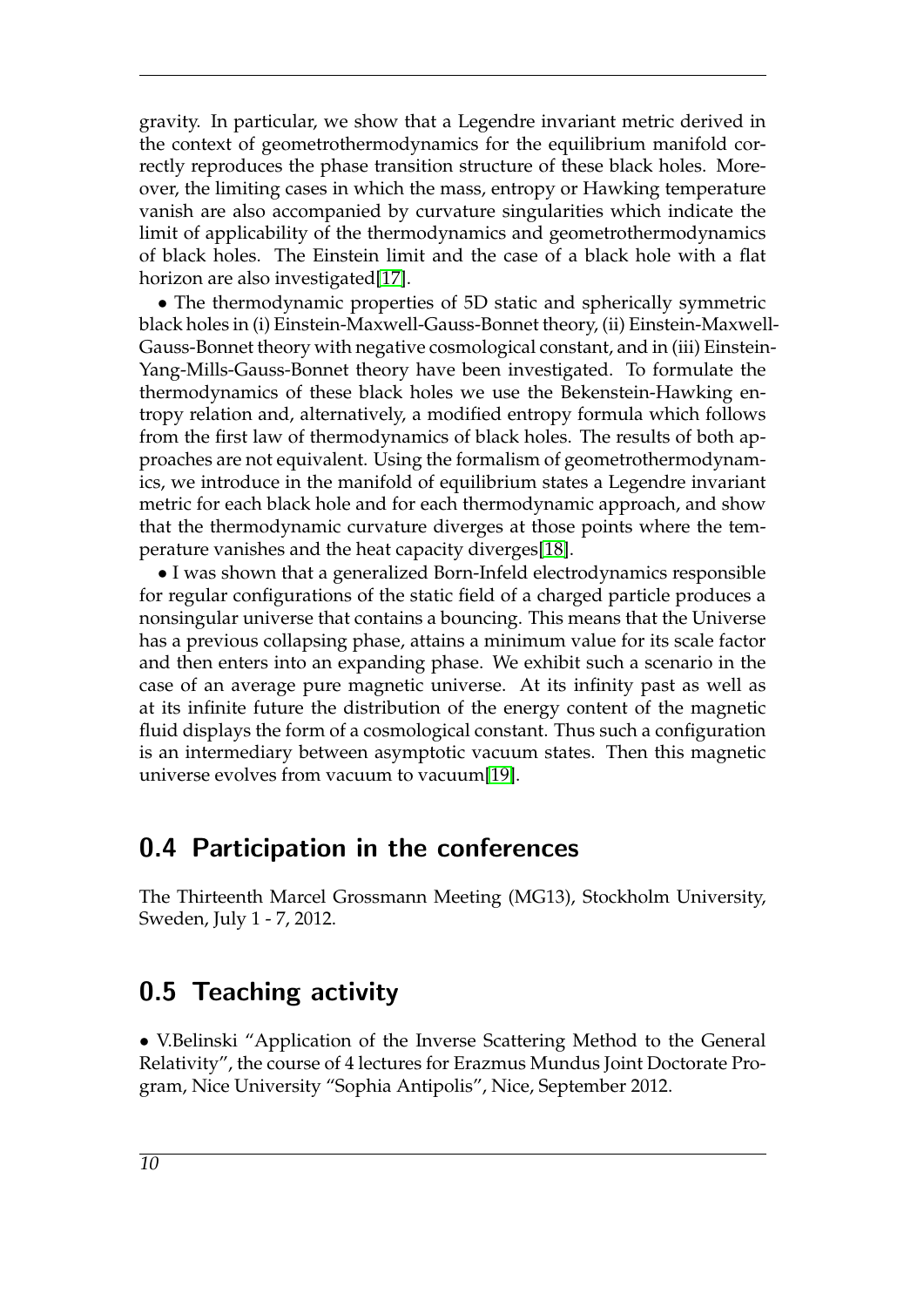• T.Damour "Gravitational waves", the course of 4 lectures for Erazmus Mundus Joint Doctorate Program, Nice University "Sophia Antipolis", Nice, September 2012.

• M. Novello, organization of the 15th Brazilian School of Cosmology and Gravitation (August 19 - September 1, 2012), Rio de Janeiro (Mangaratiba).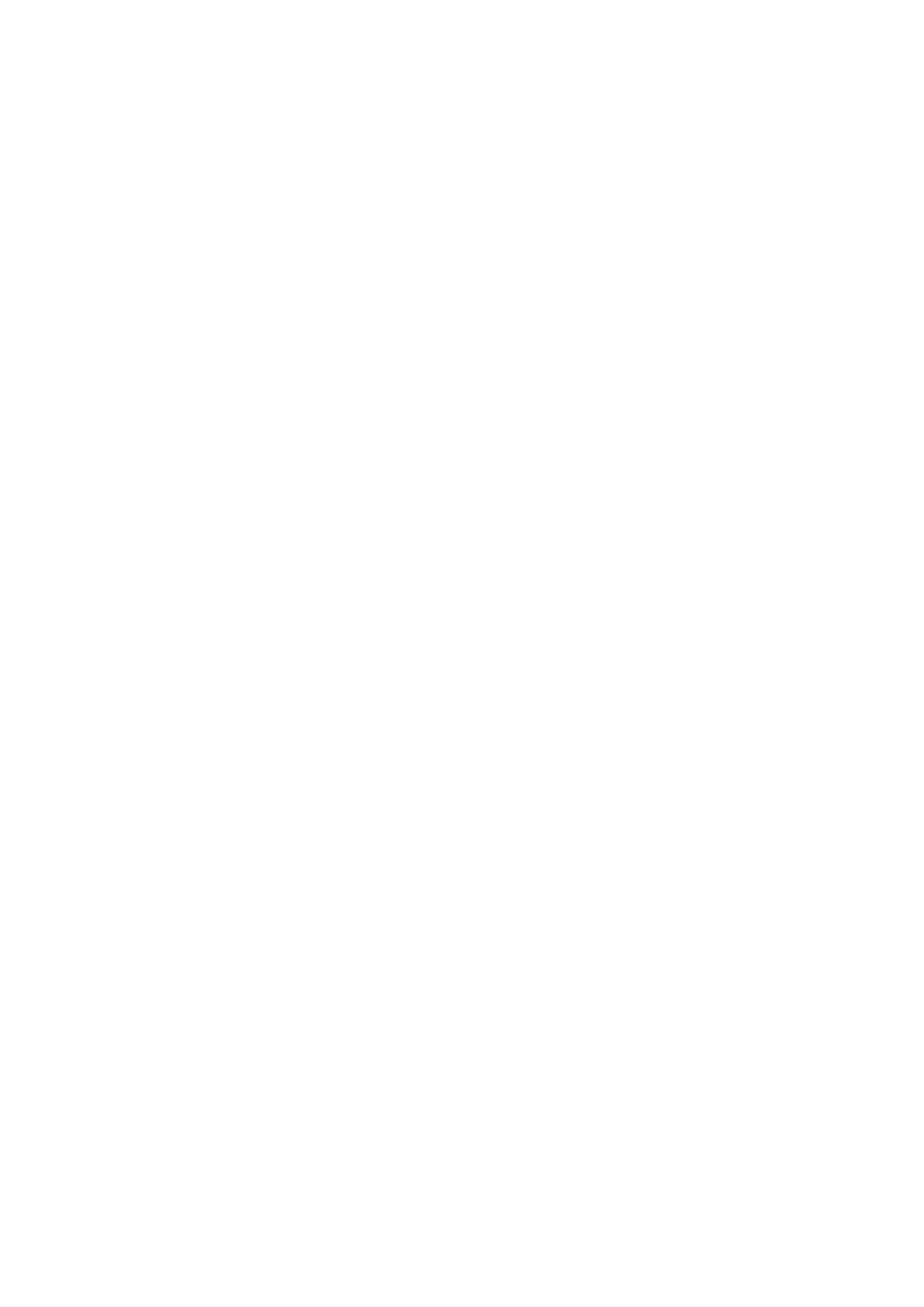# Bibliography

- <span id="page-12-0"></span>[1] G. Alekseev and V. Belinski "On the equilibrium state of two rotating charged masses in General Relativity", arXiv: 1211.3964 [gr-qc] (2012).
- <span id="page-12-1"></span>[2] G. Alekseev and V. Belinski "Soliton Nature of Equilibrium State of Two Charged Masses in General Relativity", IJMP, **12**, 10 (2012).
- <span id="page-12-2"></span>[3] V. Belinski and H. W. Lee "Kerr rotation as solitonic vortex around the static black hole", Proceedings of M.Novello's 70th anniversary symposium, Editoria Livraria da Fisica, ISBN 978-7861-164-4 (2012).
- <span id="page-12-3"></span>[4] G.A.Alekseev, "Monodromy transform and the integral equation method for solving the string gravity and supergravity equations in four and higher dimensions", arXiv:1205.6238v1 [hep-th], 28 May 2012.
- <span id="page-12-4"></span>[5] V. Belinski "Gravitational Solitons", manuscript, available through the Editorial Management (Physical Sciences) of Cambridge University Press (2012).
- <span id="page-12-9"></span>[6] K. Boshkayev, H. Quevedo and R.Ruffini "Gravitational field of compact objects in general relativity", Phys.Rev.**D86**, 064043 (2012).
- <span id="page-12-5"></span>[7] A. Aviles, A. Bastarrachea-Almodovar, L. Campuzano and H. Quevedo "Extending the generalized Chaplygin gas model by using geometrothermodynamics", Phys.Rev.**D86**, 063508 (2012).
- <span id="page-12-6"></span>[8] O. Luongo and H. Quevedo "An expanding Universe with constant pressure and no cosmological constant*",* Astrophysics and Space Science, **338**, 345 (2012).
- <span id="page-12-7"></span>[9] A. Aviles, C. Gruber, O. Luongo and H. Quevedo "Cosmography and constraints on the equation of state of the Universe in various parametrizations", arXiv:1204.2007 [astro-ph.] (2012).
- <span id="page-12-8"></span>[10] H. Quevedo "Matching conditions in relativistic astrophysics*",* arXiv:1205.0500 [gr-qc] (2012).
- <span id="page-12-10"></span>[11] T. Damour, A. Nagar, L.Villain "Measurability of the tidal polarizability of neutron stars in late-inspiral gravitational-wave signals", Phys.Rev. **D85,** 123007 (2012).